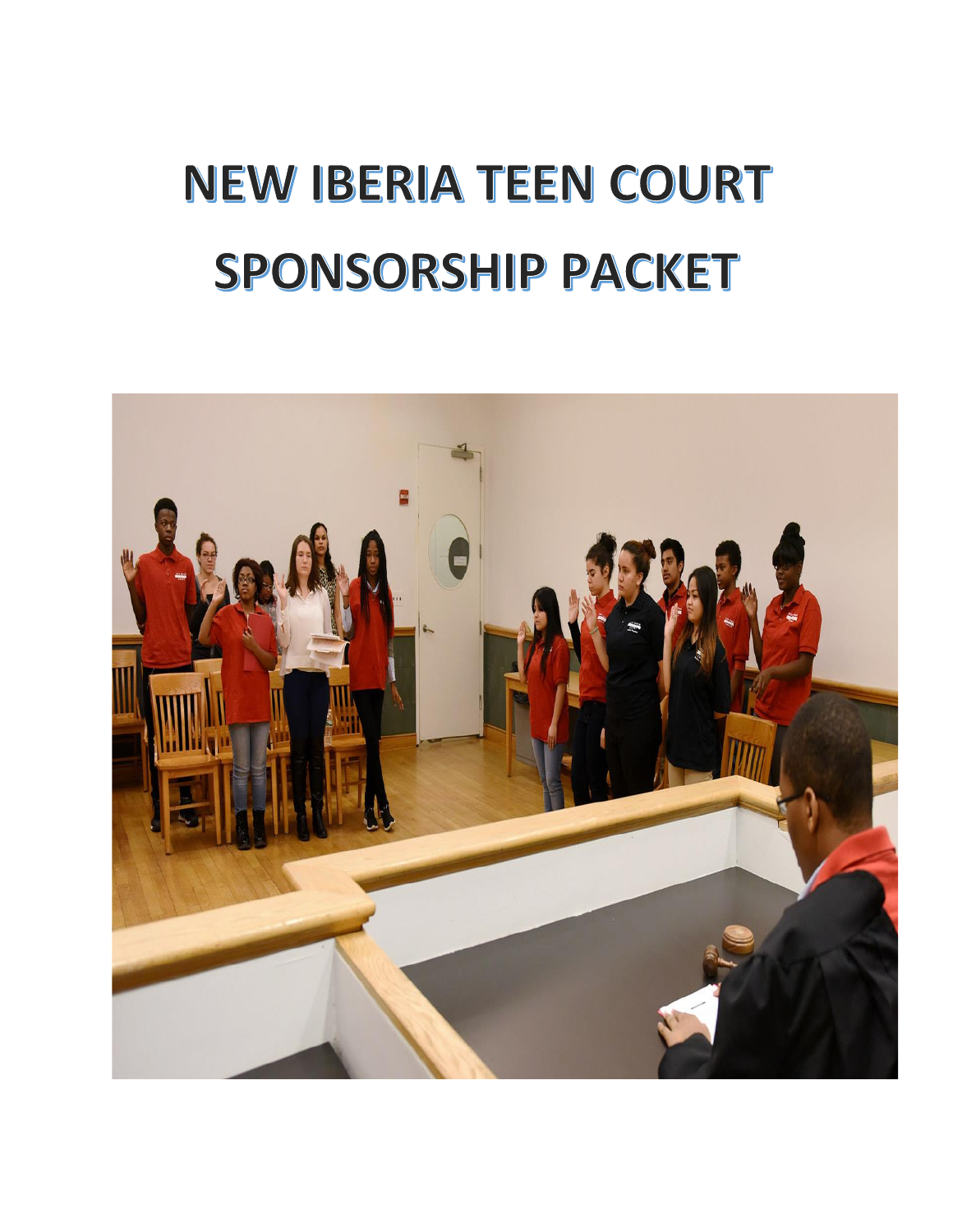

## *How Does It Work?*

New Iberia Teen Court partnered with the Iberia Parish School Board and New Iberia City Court in order to obtain cases, a courtroom and a presiding judge. Cases that are handled by New Iberia Teen Court are misdemeanors, that are in punishment phase.

A group of juvenile offenders' youth peers then assemble a jury, a defense lawyer, a prosecutor, a clerk, a bailiff and a judge. The youth peers then conduct effective case research, case preparation and present case to presiding judge and jury. The peer jury then decide on type of punishment and amount for offender. Typically, this would be made up of community service, sessions for rehabilitation, essays and/or mentoring. If the Juvenile offender successfully completes the program by status hearing, their criminal record is then reset to not reflect any prior offenses, giving them a second chance at a successful and bright future.

Juvenile Offenders will be a juror during their status as an offender and hopefully stay in the program to help other offenders push to be successful.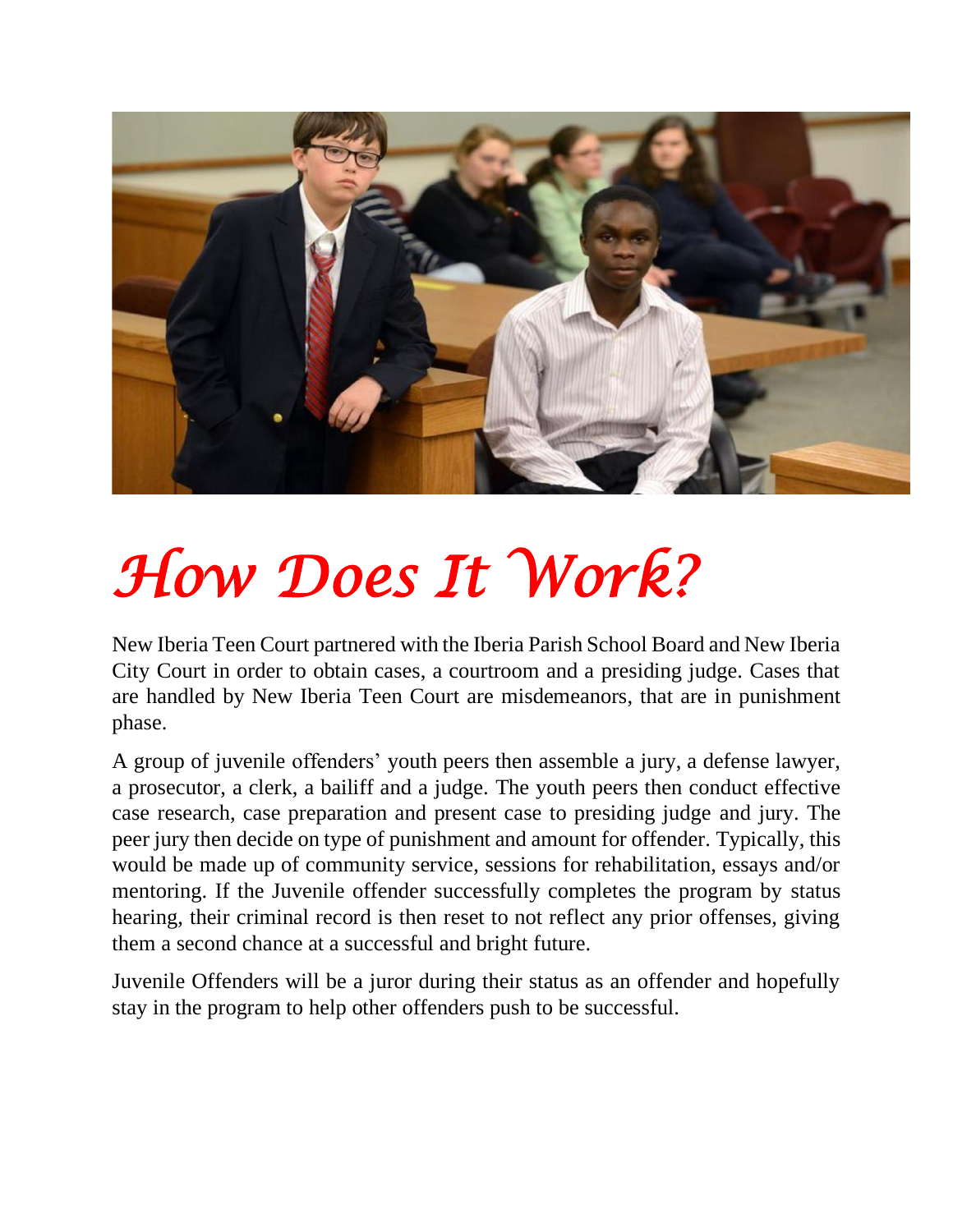## **New Iberia Teen Court**

would like to promote our mission and vision in New Iberia and increase the number of students that participate in this program. However, we need help from you! We are currently looking for community sponsors to help us with:

- ❖ Office space, meeting space and/or a space to do research
- ❖ Shirts for Teen Court Participants
- ❖ Office supplies
- ❖ Professional Clothing Closet for our attorneys and defendants without the means to purchase court clothing
- ❖ Funding to attend National Teen Court Trainings
- ❖ Funding to hire a Program Coordinator, Caseworker to work with all students, court staff, offenders and their parents
- ❖ Funding to host large informational events
- ❖ Funding for website and other printing materials
- ❖ Assistance with spreading our message across the city.